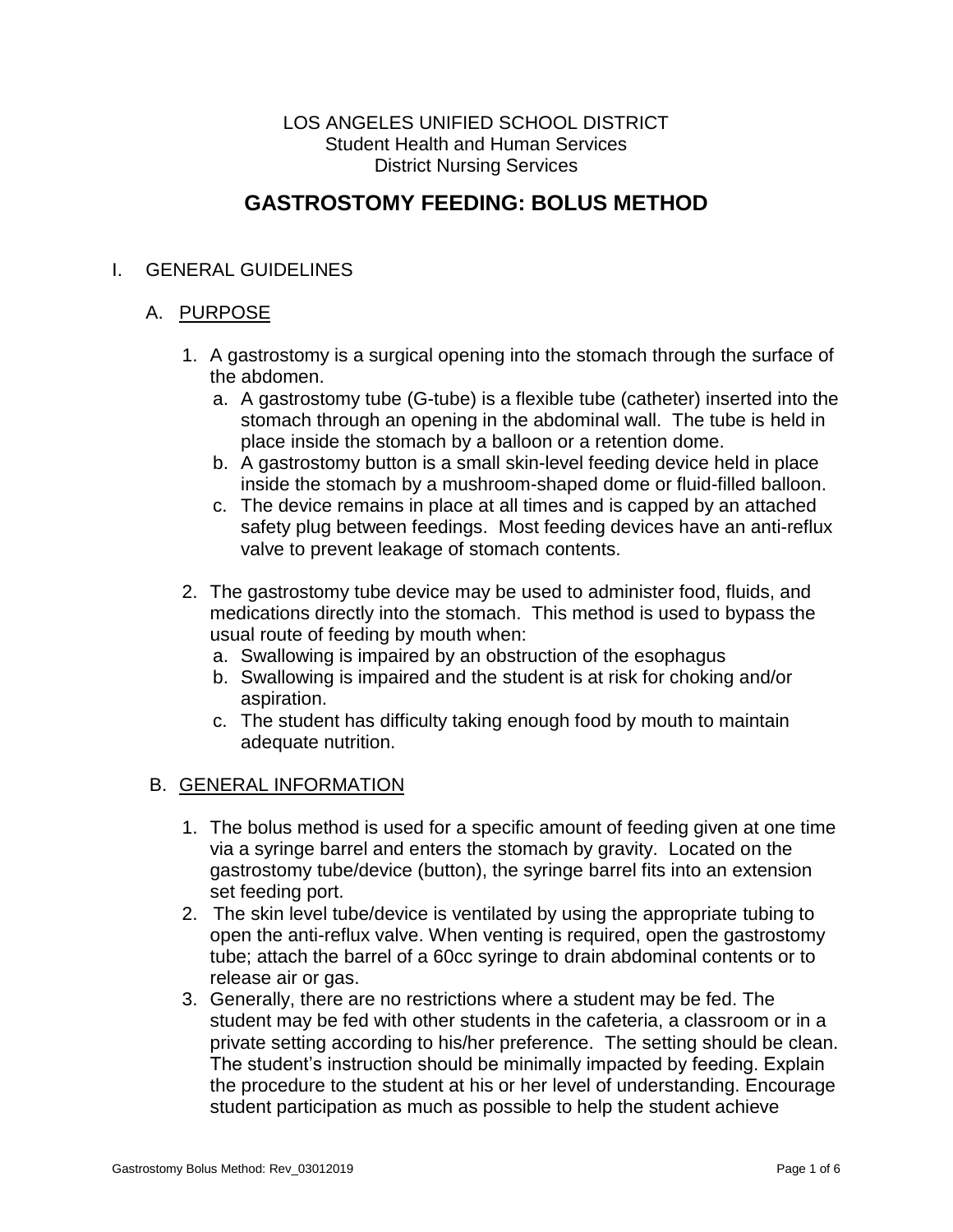maximum self-help skills. During feeding time, the student needs to remain stationary and should be able to continue sedentary school activities. No bolus feeding is to be administered while on the bus.

### C. GUIDELINES

- 1. Feeding by mouth will be done only if ordered by the prescribing healthcare provider.
- 2. Position student in a sitting or lying position with head elevated at least 30 degrees. When the student is lying flat, there is a greater danger of regurgitation or aspiration.
- 3. Stop feeding immediately if a student regurgitates or vomits, complains of abdominal pain, becomes restless, or has difficulty breathing. If any of these conditions occur, vent the gastric device/tube and notify the school nurse and parent immediately. If there is a change in skin color or breathing difficulties occur, stop feeding immediately. Notify the school nurse and call 911 if indicated.

#### D. PERSONNEL

- 1. School nurse or school physician.
- 2. Designated school personnel under direct or indirect supervision of the school nurse.
- E. EQUIPMENT
	- 1. Provided by parent:
		- a. 60 cc catheter tip syringe
		- b. Appropriate tubing with extra extension tubing sets (device) or appropriate connecting tubing sets such as adapter or transition connectors
		- c. Prescribed formula or pureed food
		- d. Container for measuring water
		- e. Container for measuring formula
		- f. Gauze squares if needed
		- g. Paper tape if needed
		- h. Water for flushing.
	- 2. Provided by school:
		- a. Mild soap for skin cleansing
		- b. Disposable non latex gloves
		- c. Paper towels
		- d. Liquid detergent for washing equipment
		- e. Plastic bag for waste disposal.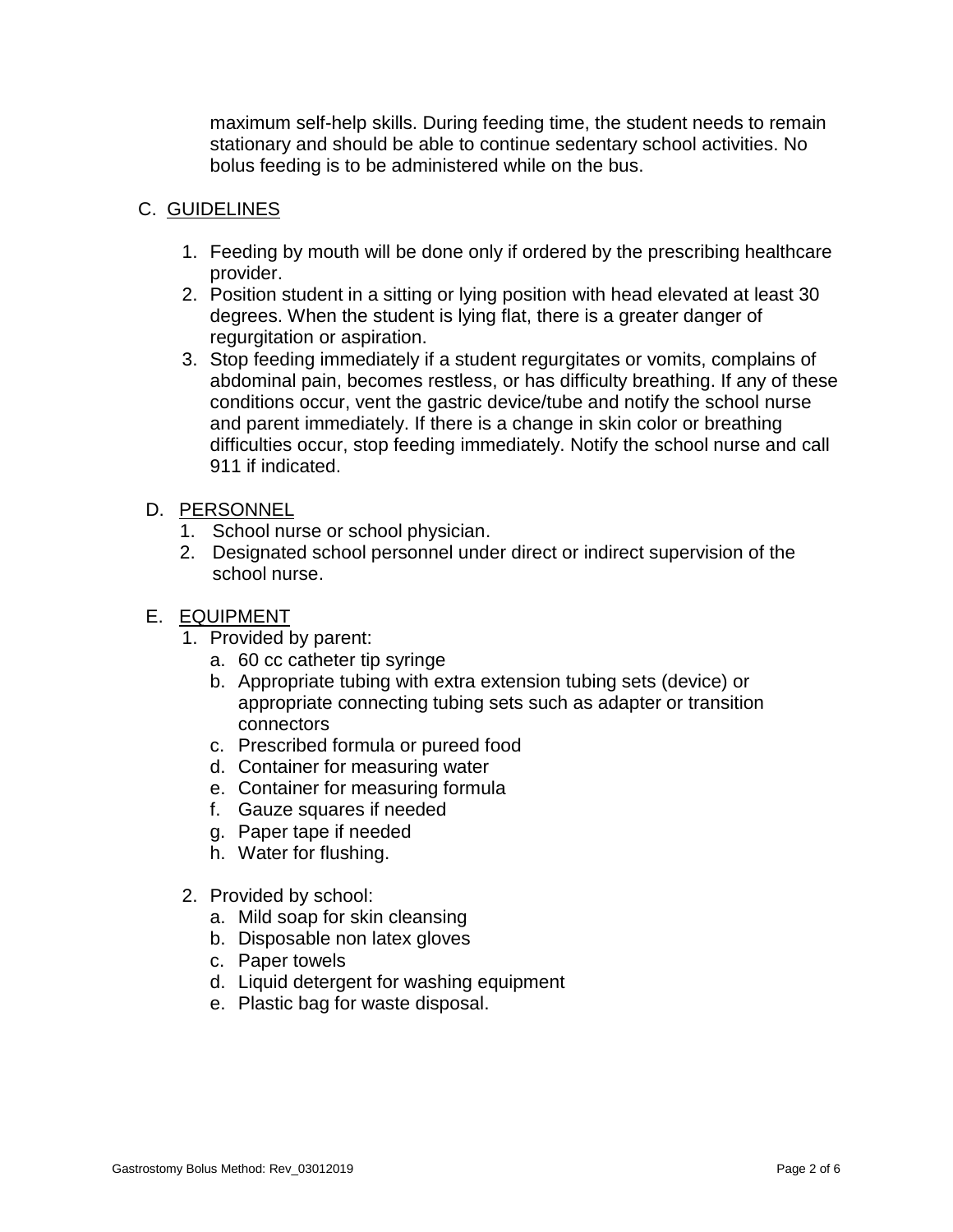## II. PROCEDURE

| <b>ESSENTIAL STEPS</b>                                                                                                                                                                                                                                                                                                                           | <b>KEY POINTS AND PRECAUTIONS</b>                                                                                                                                                                                                    |
|--------------------------------------------------------------------------------------------------------------------------------------------------------------------------------------------------------------------------------------------------------------------------------------------------------------------------------------------------|--------------------------------------------------------------------------------------------------------------------------------------------------------------------------------------------------------------------------------------|
| 1. Wash hands.                                                                                                                                                                                                                                                                                                                                   | Explain procedure to student and encourage<br>participation in the feeding procedure as<br>much as possible.                                                                                                                         |
| 2. Assemble supplies and arrange on a<br>clean flat surface.                                                                                                                                                                                                                                                                                     | Maintain the clean field during the feeding<br>procedure by placing supplies on a paper<br>towel.                                                                                                                                    |
| 3. Check formula expiration date and<br>shake well. Measure prescribed amount<br>into a container.                                                                                                                                                                                                                                               | Formula should be given at room<br>temperature. Refrigerate any unused portion<br>in covered container labeled with student's<br>name, date, and time. Unused portion may<br>be refrigerated as recommended by<br>manufacturer.      |
| 4. Position student with head elevated at<br>least 30 degrees.                                                                                                                                                                                                                                                                                   | Helps prevent regurgitation, vomiting or<br>aspiration.                                                                                                                                                                              |
| 5. Put on gloves.                                                                                                                                                                                                                                                                                                                                |                                                                                                                                                                                                                                      |
| 6A. For Skin Level Device:<br>a. Unplug the feeding port<br>b. Insert clamped extension tubing to<br>the feeding port<br>c. Attach 60 cc syringe barrel (without<br>plunger) to the extension tube<br>d. Unclamp the tube and lower the<br>syringe barrel until stomach contents<br>can be seen or gas is released<br>e. Clamp the feeding tube. | This insures proper placement in the<br>stomach. If no stomach contents or gas is<br>obtained, notify the school nurse.<br>May need to use extension tubing with some<br>gastrostomy devices. Make sure the<br>connection is secure. |
| 6B. For Gastrostomy Tube Feeding:<br>a. Attach 60 cc syringe barrel (without<br>plunger) to the gastrostomy tube<br>b. Unclamp the tube and lower the<br>syringe barrel until stomach contents<br>can be seen or gas is released.<br>c. Clamp the tube.                                                                                          | Ensures proper tube placement in the<br>stomach. If no stomach contents or gas is<br>obtained, notify school nurse.                                                                                                                  |
| 7. Pour formula into syringe barrel, holding<br>syringe at stomach level. Unclamp the<br>tube.                                                                                                                                                                                                                                                   |                                                                                                                                                                                                                                      |
| 8. Raise syringe 3 to 6 inches above<br>stomach level.                                                                                                                                                                                                                                                                                           |                                                                                                                                                                                                                                      |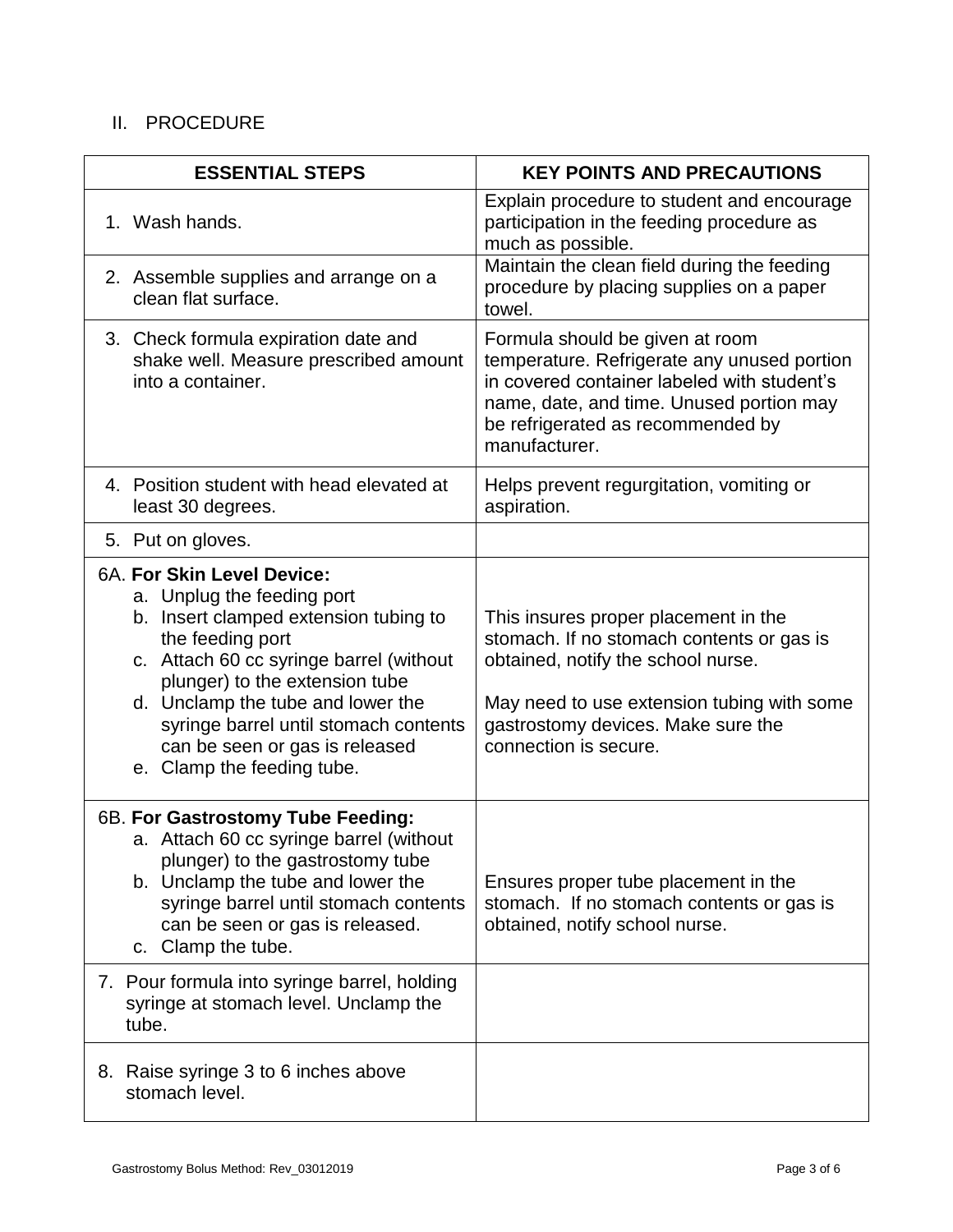| <b>ESSENTIAL STEPS</b>                                                                                                                                                                                                                                                                                                                                           | <b>KEY POINTS AND PRECAUTIONS</b>                                                                                                                                                                                                                               |
|------------------------------------------------------------------------------------------------------------------------------------------------------------------------------------------------------------------------------------------------------------------------------------------------------------------------------------------------------------------|-----------------------------------------------------------------------------------------------------------------------------------------------------------------------------------------------------------------------------------------------------------------|
| 9. Raise or lower the syringe to adjust flow<br>rate.                                                                                                                                                                                                                                                                                                            | Flow rate is regulated by gravity. If liquid will<br>not go in, notify the school nurse.                                                                                                                                                                        |
| 10. Allow feeding to flow slowly and<br>continue to add until completed.                                                                                                                                                                                                                                                                                         | Feeding should take a minimum of 20<br>minutes per 8 ounces to prevent<br>regurgitation, vomiting, diarrhea, and<br>abdominal distention.<br>Water for hydration may be given over a                                                                            |
|                                                                                                                                                                                                                                                                                                                                                                  | shorted period of time.                                                                                                                                                                                                                                         |
|                                                                                                                                                                                                                                                                                                                                                                  | Keep formula in the syringe at all times until<br>feeding is completed to prevent air from<br>entering the stomach.                                                                                                                                             |
|                                                                                                                                                                                                                                                                                                                                                                  | If restlessness, difficulty in breathing, change<br>in skin color, vomiting, regurgitation or<br>abdominal distention occurs; or if the student<br>complains of pain, stop the feeding<br>immediately. Perform venting. Notify the<br>school nurse immediately. |
| 11. Follow feeding with 30 to 50 cc of water<br>to flush tubing.                                                                                                                                                                                                                                                                                                 | This clears tubing and maintains patency                                                                                                                                                                                                                        |
| 12. If medication is prescribed, administer as<br>ordered by the health care provider.                                                                                                                                                                                                                                                                           | Use the appropriate port and syringe. Flush<br>medication port with $5 - 10$ cc water before<br>and after administering each medication.                                                                                                                        |
| 13A. Skin-level Device: Clamp and<br>disconnect extension tubing from<br>feeding port. Plug feeding port.                                                                                                                                                                                                                                                        |                                                                                                                                                                                                                                                                 |
| 13B. Gastrostomy Tube: Clamp and<br>secure gastrostomy tube.                                                                                                                                                                                                                                                                                                     | Use of clamp on gastrostomy tube may<br>cause pressure area should student lie on it.                                                                                                                                                                           |
| 14. Vent the stomach when necessary or<br>according to the healthcare provider's<br>orders.<br>14A. Skin-level Device: Use an air-<br>releasing device or extension<br>tubing attached to a 60cc syringe<br>barrel.<br>14B. Gastrostomy Tube: With 60 cc<br>syringe barrel attached to feeding<br>tube, raise it above stomach level<br>and allow gas to escape. | Venting (decompression) allows removal of<br>excess air or fluids from the stomach.<br>Venting is used to relieve bloating, distention<br>or gagging.                                                                                                           |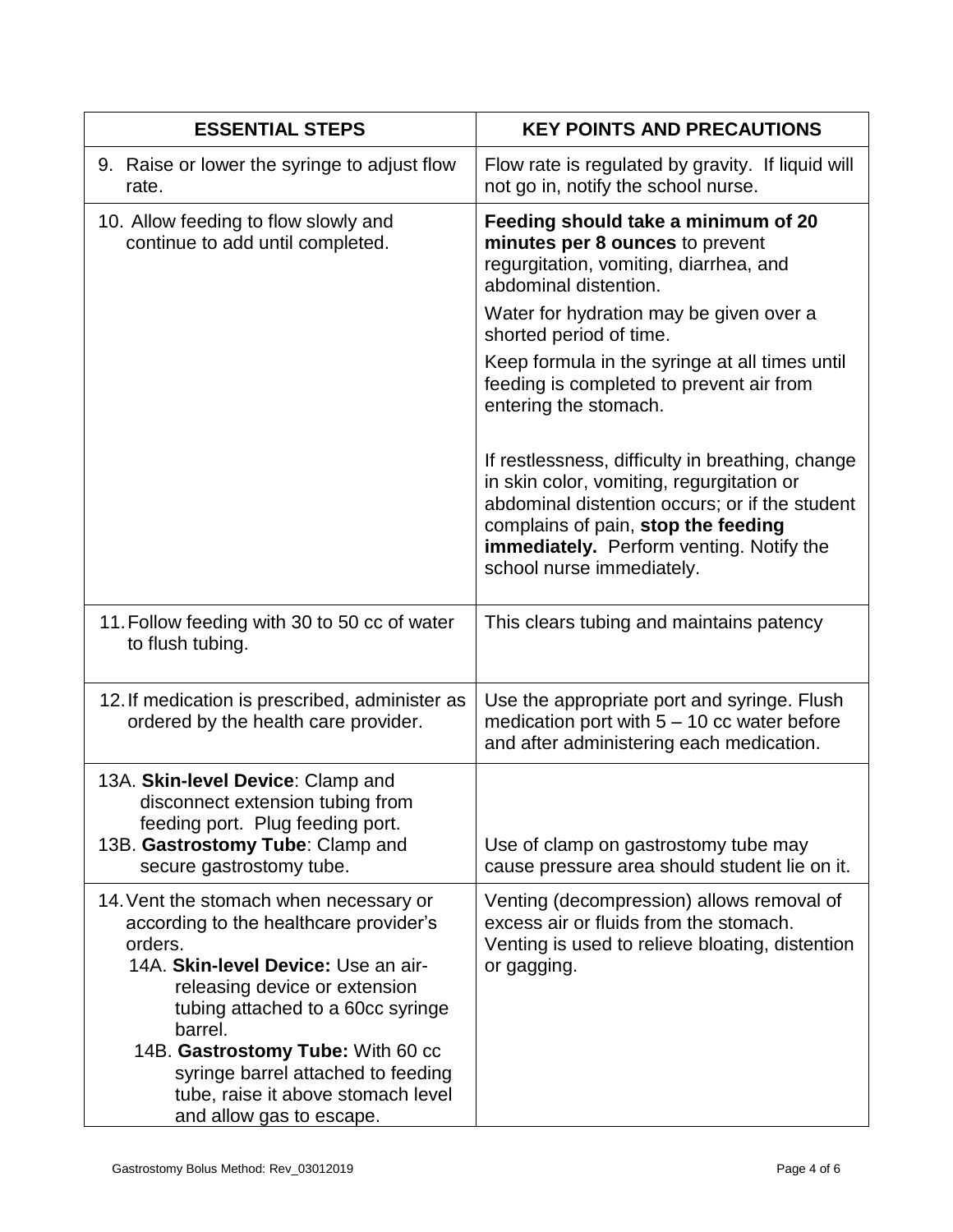| <b>ESSENTIAL STEPS</b>                                                                                                                                                                                                                                              | <b>KEY POINTS AND PRECAUTIONS</b>                                                                                                                               |
|---------------------------------------------------------------------------------------------------------------------------------------------------------------------------------------------------------------------------------------------------------------------|-----------------------------------------------------------------------------------------------------------------------------------------------------------------|
| a. Hold syringe above stomach<br>level and unclamp tube.<br>b. Slowly lower syringe to level<br>lower than stomach, controlling<br>return of stomach contents.<br>c. Allow stomach contents and/or<br>air to flow out.<br>d. Return stomach contents to<br>stomach. | This usually takes between 1-3 minutes.                                                                                                                         |
| 15. Student to remain upright for at least 30<br>minutes after feeding                                                                                                                                                                                              | Helps prevent vomiting, regurgitation or<br>aspiration. Do not allow student to lie flat.<br>Ambulatory students may resume school<br>activities when tolerated |
| 16. Inspect area around gastrostomy<br>device/tube and gently clean around the<br>stoma with mild soap and water as<br>needed. Cover with dry gauze if<br>indicated.                                                                                                | Check for signs of redness, swelling,<br>greenish/yellow drainage, foul odor, or<br>leakage of stomach contents. Inform the<br>school nurse.                    |
| 17. Wash equipment with liquid detergent<br>and rinse. Allow to air dry.                                                                                                                                                                                            | Air drying reduces the risk of mold and<br>mildew.                                                                                                              |
| 18. Dispose of waste materials.                                                                                                                                                                                                                                     | Universal Precautions require all waste<br>materials be double bagged.                                                                                          |
| 19. Remove gloves and wash hands.                                                                                                                                                                                                                                   |                                                                                                                                                                 |
| 20. Document:<br>a. Time of feeding<br>b. Type and amount of formula<br>given<br>c. Amount of water given<br>d. Student's response<br>e. Medication(s), if given.                                                                                                   | If medication is administered, document on<br>medication log per district policy.                                                                               |